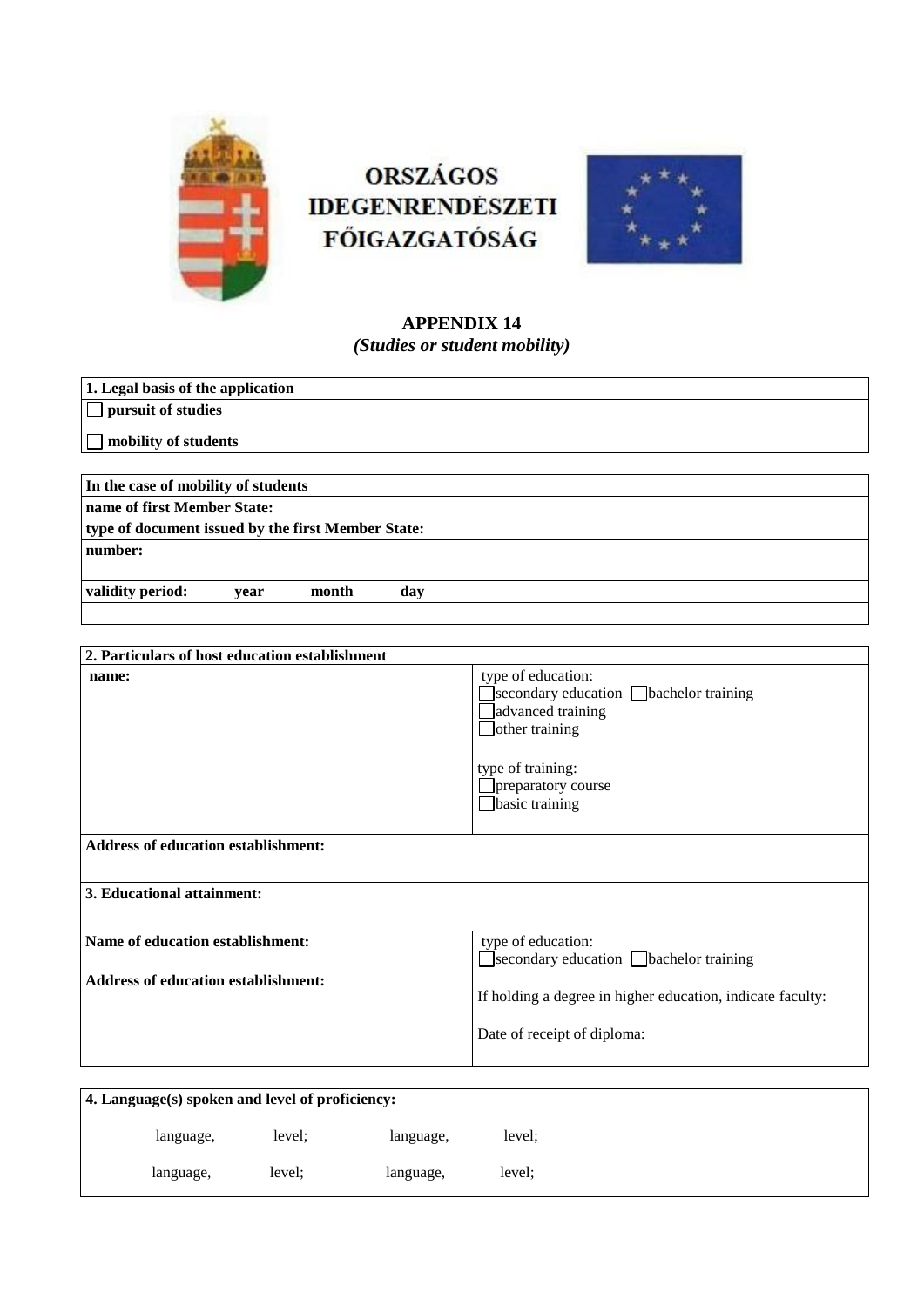| 5. Information about means of subsistence in Hungary  |                                                                                                              |  |  |  |
|-------------------------------------------------------|--------------------------------------------------------------------------------------------------------------|--|--|--|
| Source of support:                                    | self<br>$\Box$ yes $\Box$ no<br>family member<br>$\Box$ yes $\Box$ no<br>scholarship<br>$\Box$ yes $\Box$ no |  |  |  |
| Do you have any savings? $\Box$ yes $\Box$ no Amount: |                                                                                                              |  |  |  |
| Other income/assets for means of subsistence:         |                                                                                                              |  |  |  |
| Name of family member providing support:              | <b>Relationship:</b>                                                                                         |  |  |  |

### **INFORMATION**

The application for residence permit must be submitted in person with documents verifying compliance with conditions for residence enclosed.

One facial photograph and proof of payment of the administrative service fee provided for by law must also be enclosed with the application.

At the time of submitting the application the applicant shall produce his/her valid travel document. The passport must be valid for at least 3 additional months beyond the date of expiry of the residence permit.

#### **The following must be enclosed with the application:**

#### **documents evidencing the purpose of residence**

- certificate of admission or document to verify the applicant's student status from higher education institution
- school attendance certificate from secondary education establishment
- proof of payment of the fee charged by the higher education institution
- language certificate in proof of language proficiency

#### **documents evidencing the use of lodging**

- certified copy of title deed issued within 30 days to date
- residential lease contract or document on accommodation by courtesy
- statement on boarding (dormitory) services
- completed accommodation registration form signed by landlord

#### **documents evidencing subsistence**

- certificate on the payment of scholarship grant
- if supporting a family member, statement of support and document in proof of ability to provide support
- bank statement
- other proof on payment of regular income
- other document

**documents evidencing comprehensive sickness insurance cover**